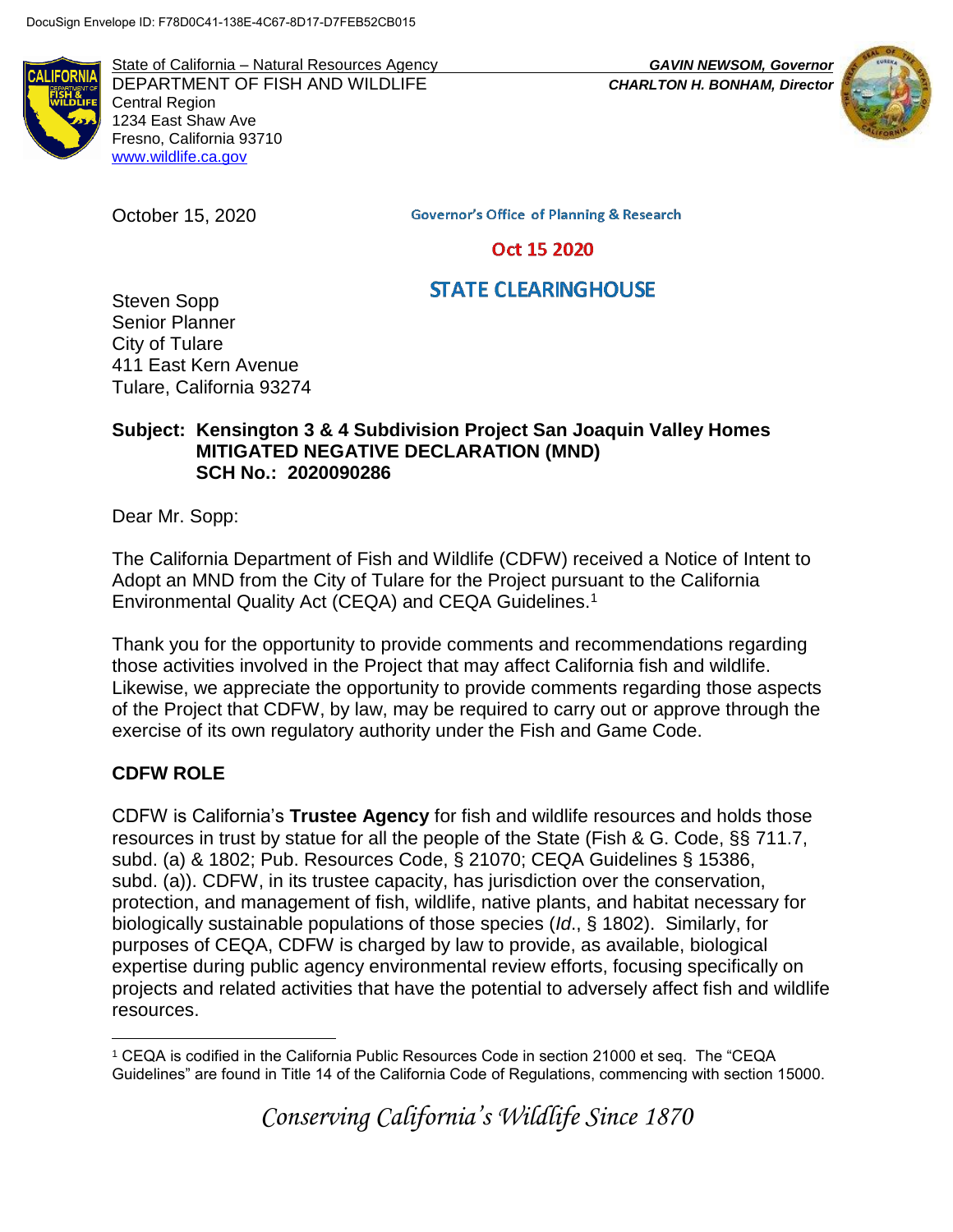CDFW is also submitting comments as a **Responsible Agency** under CEQA (Pub. Resources Code, § 21069; CEQA Guidelines, § 15381).v CDFW expects that it may need to exercise regulatory authority as provided by the Fish and Game Code. As proposed, for example, the Project may be subject to CDFW's lake and streambed alteration regulatory authority (Fish & G. Code, § 1600 et seq.). Likewise, to the extent implementation of the Project as proposed may result in "take" as defined by State law of any species protected under the California Endangered Species Act (CESA) (Fish & G. Code, § 2050 et seq.), related authorization as provided by the Fish and Game Code may be required.

# **PROJECT DESCRIPTION SUMMARY**

**Proponent:** San Joaquin Valley Homes

**Objective:** The objective of the Project is to develop 111 low density residential units; a 15,765 square foot park, and a storm water retention basin. Primary Project activities include development of on-site infrastructure improvements such as new streets, utilities, sidewalks, and light signals. The Project requires rezoning from R-1-7 and C-3 to R-1-4, and a general plan amendment for the Project sire from Neighborhood Commercial and Medium Density Residential to Low Density Residential.

**Location:** North portion of the City of Tulare, on the Northwest corner of North Mooney Boulevard and East Cartmill Avenue. The Project site is approximately 24.0 gross acres.

**Timeframe:** January 2021 through November 2022

#### **COMMENTS AND RECOMMENDATIONS**

CDFW offers the comments and recommendations below to assist City of Tulare in adequately identifying and/or mitigating the Project's significant, or potentially significant, direct and indirect impacts on fish and wildlife (biological) resources. Editorial comments or other suggestions may also be included to improve the document.

#### **Mitigation Measures BIO-3a and BIO-3b**

These mitigation measures require preconstruction surveys for San Joaquin kit fox (SJKF) and no-disturbance buffers if SJKF dens are detected in the Project area. CDFW recommends the survey methods described in the United States Fish and Wildlife Service (USFWS) "Standardized recommendations for protection of the San Joaquin kit fox prior to or during ground disturbance" (2011) to determine if SJKF may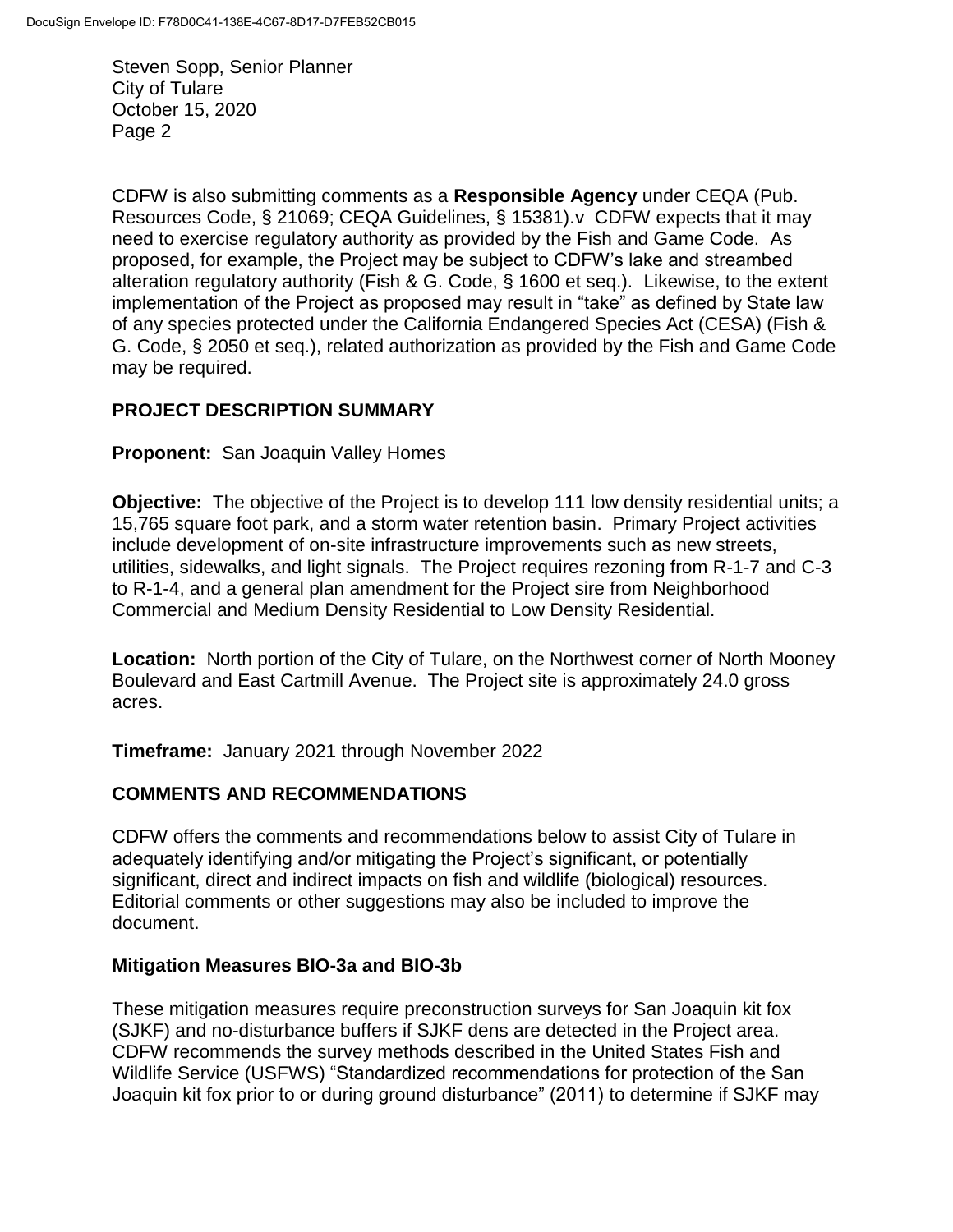be present on or near the Project site. The MND states that if a SJKF natal/pupping den is occupied that a 500-foot disturbance-free buffer shall be established around the burrow as one of the disturbance free buffers listed in Mitigation Measure BIO-3b. Given the increased risk of take and associated impacts when SJKF pups are present, consultation with CDFW, in addition to the 500-foot buffer is warranted to determine how to implement the Project and avoid take if SJKF pups are detected in or near the Project. If avoidance is not feasible, an Incidental Take Permit (ITP) pursuant to Fish and Game Code section 2081 subdivision (b) prior to ground-disturbing activities is necessary to comply with CESA.

# **Federally Listed Species**

CDFW recommends consulting with the USFWS on potential impacts to federally listed species including, but not limited to, SJKF. Take under the Federal Endangered Species Act (FESA) is more broadly defined than CESA; take under FESA also includes significant habitat modification or degradation that could result in death or injury to a listed species by interfering with essential behavioral patterns such as breeding, foraging, or nesting. Consultation with the USFWS in order to comply with FESA is advised well in advance of any ground-disturbing activities.

# **ENVIRONMENTAL DATA**

CEQA requires that information developed in environmental impact reports and negative declarations be incorporated into a data base which may be used to make subsequent or supplemental environmental determinations. (Pub. Resources Code, § 21003, subd. (e).) Accordingly, please report any special-status species and natural communities detected during Project surveys to the California Natural Diversity Database (CNDDB). The CNDDB field survey form can be found at the following link: [http://www.dfg.ca.gov/biogeodata/cnddb/pdfs/CNDDB\\_FieldSurveyForm.pdf.](http://www.dfg.ca.gov/biogeodata/cnddb/pdfs/CNDDB_FieldSurveyForm.pdf) The completed form can be mailed electronically to CNDDB at the following email address: [CNDDB@wildlife.ca.gov.](mailto:cnddb@dfg.ca.gov) The types of information reported to CNDDB can be found at the following link: [http://www.dfg.ca.gov/biogeodata/cnddb/plants\\_and\\_animals.asp.](http://www.dfg.ca.gov/biogeodata/cnddb/plants_and_animals.asp)

# **FILING FEES**

The Project, as proposed, would have an impact on fish and/or wildlife, and assessment of filing fees is necessary. Fees are payable upon filing of the Notice of Determination by the Lead Agency and serve to help defray the cost of environmental review by CDFW. Payment of the fee is required in order for the underlying project approval to be operative, vested, and final. (Cal. Code Regs, tit. 14, § 753.5; Fish & G. Code, § 711.4; Pub. Resources Code, § 21089.)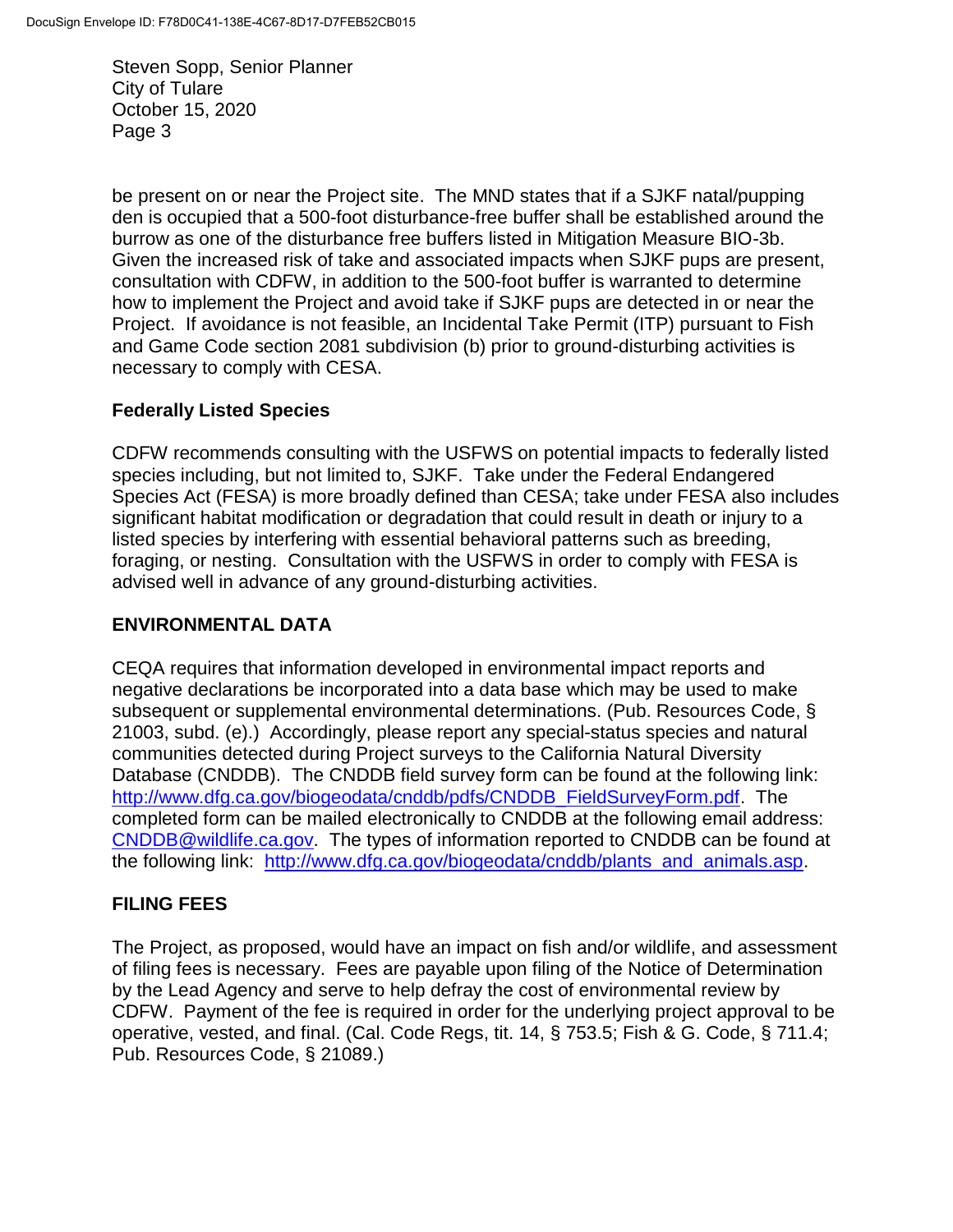#### **CONCLUSION**

CDFW appreciates the opportunity to comment on the MND to assist City of Tulare in identifying and mitigating Project impacts on biological resources. More information on survey and monitoring protocols for sensitive species can be found at CDFW's website (https://www.wildlife.ca.gov/Conservation/Survey-Protocols). Please see the enclosed Mitigation Monitoring (MMRP) table which corresponds with recommended mitigation measures in this comment letter. Questions regarding this letter or further coordination should be directed to Aimee Braddock, Environmental Scientist at (559) 243-4014 extension 243 or [aimee.braddock@wildlife.ca.gov.](mailto:aimee.braddock@wildlife.ca.gov)

Sincerely,

DocuSigned by: Julie Vance

-FA83F09FE08945A... Julie A. Vance Regional Manager

**Attachment** 

A. MMMRP for CDFW Recommended Mitigation Measures

cc: Office of Planning and Research, State Clearinghouse, Sacramento